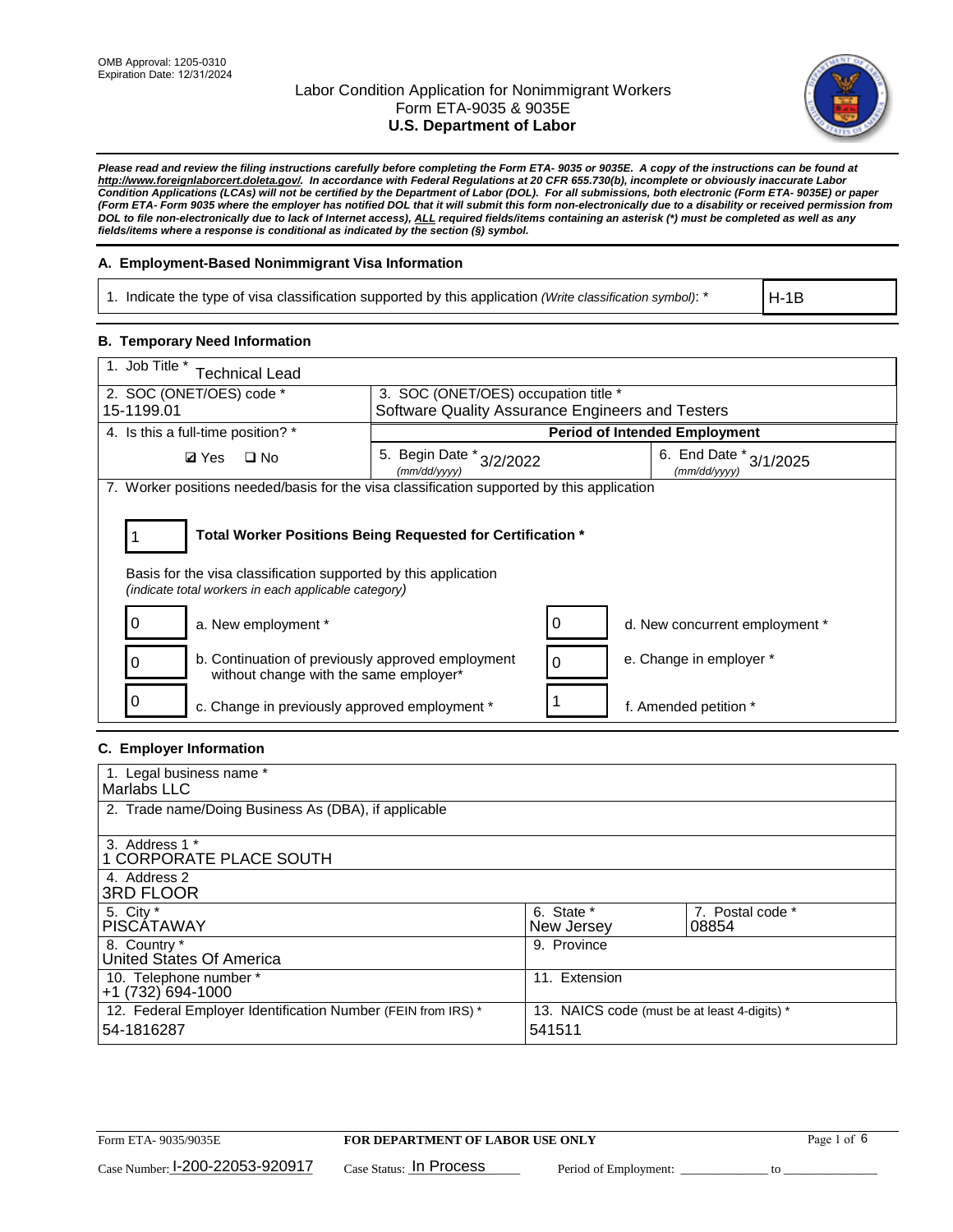

### **D. Employer Point of Contact Information**

**Important Note**: The information contained in this Section must be that of an employee of the employer who is authorized to act on behalf of the employer in labor certification matters. The information in this Section must be different from the agent or attorney information listed in Section E, unless the attorney is an employee of the employer.

| 1. Contact's last (family) name *               | 2. First (given) name * |                          | 3. Middle name(s)         |
|-------------------------------------------------|-------------------------|--------------------------|---------------------------|
| Vidyadharan                                     | Sanjay                  |                          |                           |
| 4. Contact's job title *<br>Chief Legal Officer |                         |                          |                           |
| 5. Address 1 *<br>1 CORPORATE PLACE SOUTH       |                         |                          |                           |
| 6. Address 2<br>3RD FLOOR                       |                         |                          |                           |
| 7. City $*$<br><b>PISCÁTAWAY</b>                |                         | 8. State *<br>New Jersey | 9. Postal code *<br>08854 |
| 10. Country *<br>United States Of America       |                         | 11. Province             |                           |
| 12. Telephone number *                          | 13. Extension           | 14. E-Mail address       |                           |
| +1 (732) 694-1000                               | 1600                    | sanjay@marlabs.com       |                           |

# **E. Attorney or Agent Information (If applicable)**

**Important Note**: The employer authorizes the attorney or agent identified in this section to act on its behalf in connection with the filing of this application.

| 1. Is the employer represented by an attorney or agent in the filing of this application? *<br>If "Yes," complete the remainder of Section E below. |               |                                              |                               |  |                                                      | <b>ØNo</b> |
|-----------------------------------------------------------------------------------------------------------------------------------------------------|---------------|----------------------------------------------|-------------------------------|--|------------------------------------------------------|------------|
| 2. Attorney or Agent's last (family) name §                                                                                                         |               | 3. First (given) name §<br>4. Middle name(s) |                               |  |                                                      |            |
| 5. Address 1 §                                                                                                                                      |               |                                              |                               |  |                                                      |            |
| 6. Address 2                                                                                                                                        |               |                                              |                               |  |                                                      |            |
| 7. City §                                                                                                                                           |               | 8. State §                                   |                               |  | 9. Postal code §                                     |            |
| 10. Country §                                                                                                                                       |               | 11. Province                                 |                               |  |                                                      |            |
| 12. Telephone number §                                                                                                                              | 13. Extension |                                              | 14. E-Mail address            |  |                                                      |            |
| 15. Law firm/Business name §                                                                                                                        |               |                                              | 16. Law firm/Business FEIN §  |  |                                                      |            |
| 17. State Bar number (only if attorney) §                                                                                                           |               |                                              | standing (only if attorney) § |  | 18. State of highest court where attorney is in good |            |
| 19. Name of the highest State court where attorney is in good standing (only if attorney) §                                                         |               |                                              |                               |  |                                                      |            |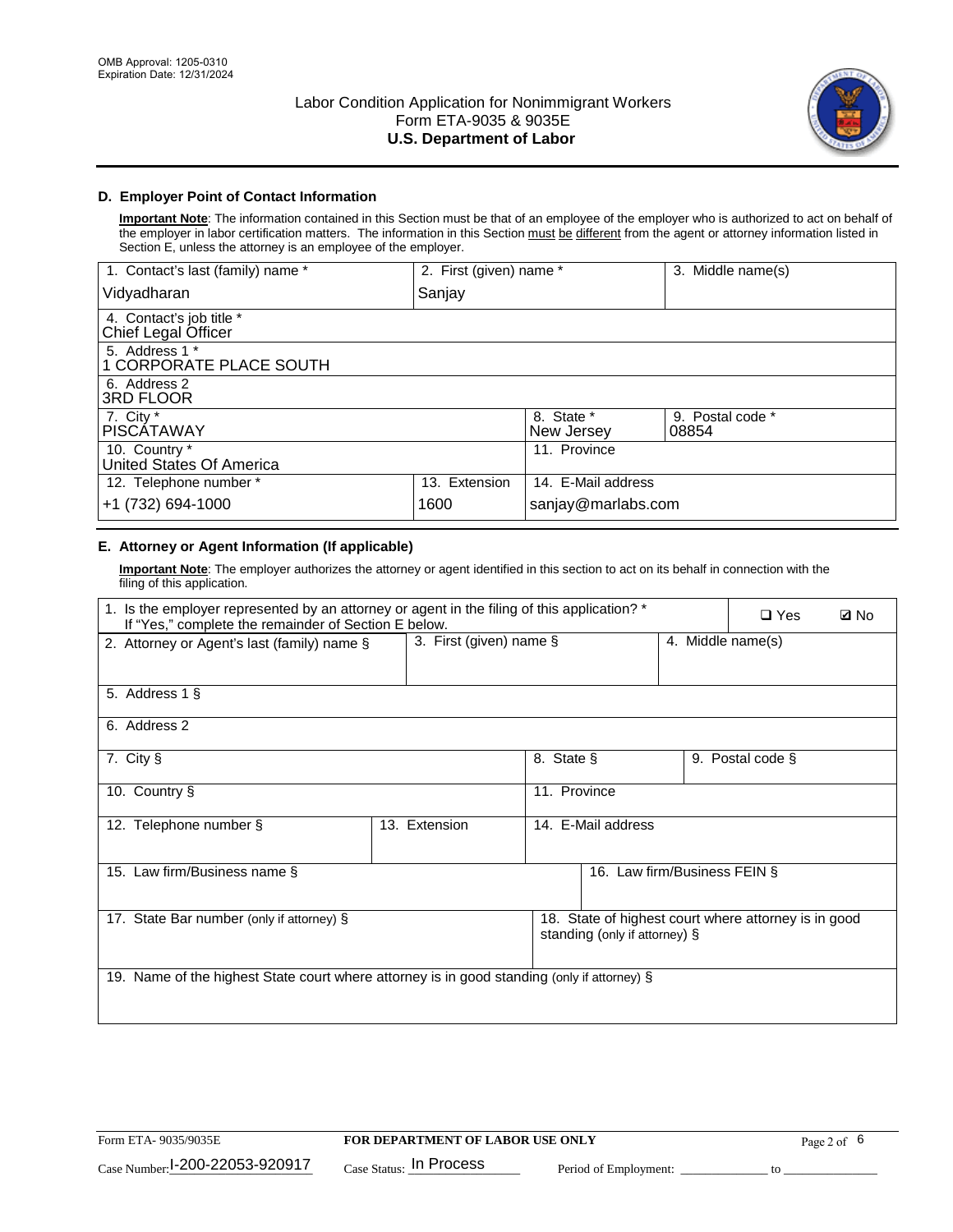

#### **F. Employment and Wage Information**

**Important Note**: The employer must define the intended place(s) of employment with as much geographic specificity as possible. Each intended place(s) of employment listed below must be the worksite or physical location where the work will actually be performed and cannot be a P.O. Box. The employer must identify all intended places of employment, including those of short duration, on the LCA. 20 CFR 655.730(c)(5). If the employer is submitting this form non-electronically and the work is expected to be performed in more than one location, an attachment must be submitted in order to complete this section. An employer has the option to use either a single Form ETA-9035/9035E or multiple forms to disclose all intended places of employment. If the employer has more than ten (10) intended places of employment at the time of filing this application, the employer must file as many additional LCAs as are necessary to list all intended places of employment. See the form instructions for further information about identifying all intended places of employment.

#### a.*Place of Employment Information* 1

|                                                                              | 1. Enter the estimated number of workers that will perform work at this place of employment under<br>the LCA.*                 |  | 1                                        |                      |                          |              |  |
|------------------------------------------------------------------------------|--------------------------------------------------------------------------------------------------------------------------------|--|------------------------------------------|----------------------|--------------------------|--------------|--|
|                                                                              | 2. Indicate whether the worker(s) subject to this LCA will be placed with a secondary entity at this<br>place of employment. * |  |                                          |                      | <b>Ø</b> Yes             | $\square$ No |  |
|                                                                              | 3. If "Yes" to question 2, provide the legal business name of the secondary entity. §                                          |  |                                          |                      |                          |              |  |
|                                                                              | <b>Caliber Home Loans</b>                                                                                                      |  |                                          |                      |                          |              |  |
|                                                                              | 4. Address 1 *<br>1525 S Belt Line Rd                                                                                          |  |                                          |                      |                          |              |  |
|                                                                              | 5. Address 2                                                                                                                   |  |                                          |                      |                          |              |  |
|                                                                              | 6. City $*$<br>7. County *<br><b>Dallas</b><br>Coppell<br>8. State/District/Territory *<br>9. Postal code *                    |  |                                          |                      |                          |              |  |
|                                                                              | 75019<br>Texas                                                                                                                 |  |                                          |                      |                          |              |  |
| 10. Wage Rate Paid to Nonimmigrant Workers *<br>10a. Per: (Choose only one)* |                                                                                                                                |  |                                          |                      |                          |              |  |
|                                                                              | □ Hour □ Week □ Bi-Weekly □ Month 回 Year<br>From * \$ 96000 00<br>To: $\hat{\mathbf{S}}$                                       |  |                                          |                      |                          |              |  |
|                                                                              | 11. Prevailing Wage Rate *                                                                                                     |  | 11a. Per: (Choose only one)*             |                      |                          |              |  |
|                                                                              | 95555 00<br>$\mathbf{\hat{S}}$                                                                                                 |  | □ Hour □ Week □ Bi-Weekly □ Month 回 Year |                      |                          |              |  |
|                                                                              | Questions 12-14. Identify the source used for the prevailing wage (PW) (check and fully complete only one): *                  |  |                                          |                      |                          |              |  |
| 12.                                                                          | A Prevailing Wage Determination (PWD) issued by the Department of Labor                                                        |  |                                          |                      | a. PWD tracking number § |              |  |
| 13.                                                                          | A PW obtained independently from the Occupational Employment Statistics (OES) Program                                          |  |                                          |                      |                          |              |  |
| $\blacktriangledown$                                                         | a. Wage Level (check one): §                                                                                                   |  |                                          | b. Source Year §     |                          |              |  |
|                                                                              | $\Box$ II<br>☑ ॥।<br>$\Box$ IV<br>$\Box$ N/A<br>⊓⊥                                                                             |  |                                          | 7/1/2021 - 6/30/2022 |                          |              |  |
| 14.                                                                          | A PW obtained using another legitimate source (other than OES) or an independent authoritative source                          |  |                                          |                      |                          |              |  |
|                                                                              | a. Source Type (check one): §<br>b. Source Year §<br>$\Box$ CBA<br>$\Box$ DBA<br>$\square$ SCA<br>$\Box$ Other/ PW Survey      |  |                                          |                      |                          |              |  |
|                                                                              | c. If responded "Other/ PW Survey" in question 14.a, enter the name of the survey producer or publisher §                      |  |                                          |                      |                          |              |  |
|                                                                              | d. If responded "Other/ PW Survey" in question 14.a, enter the title or name of the PW survey §                                |  |                                          |                      |                          |              |  |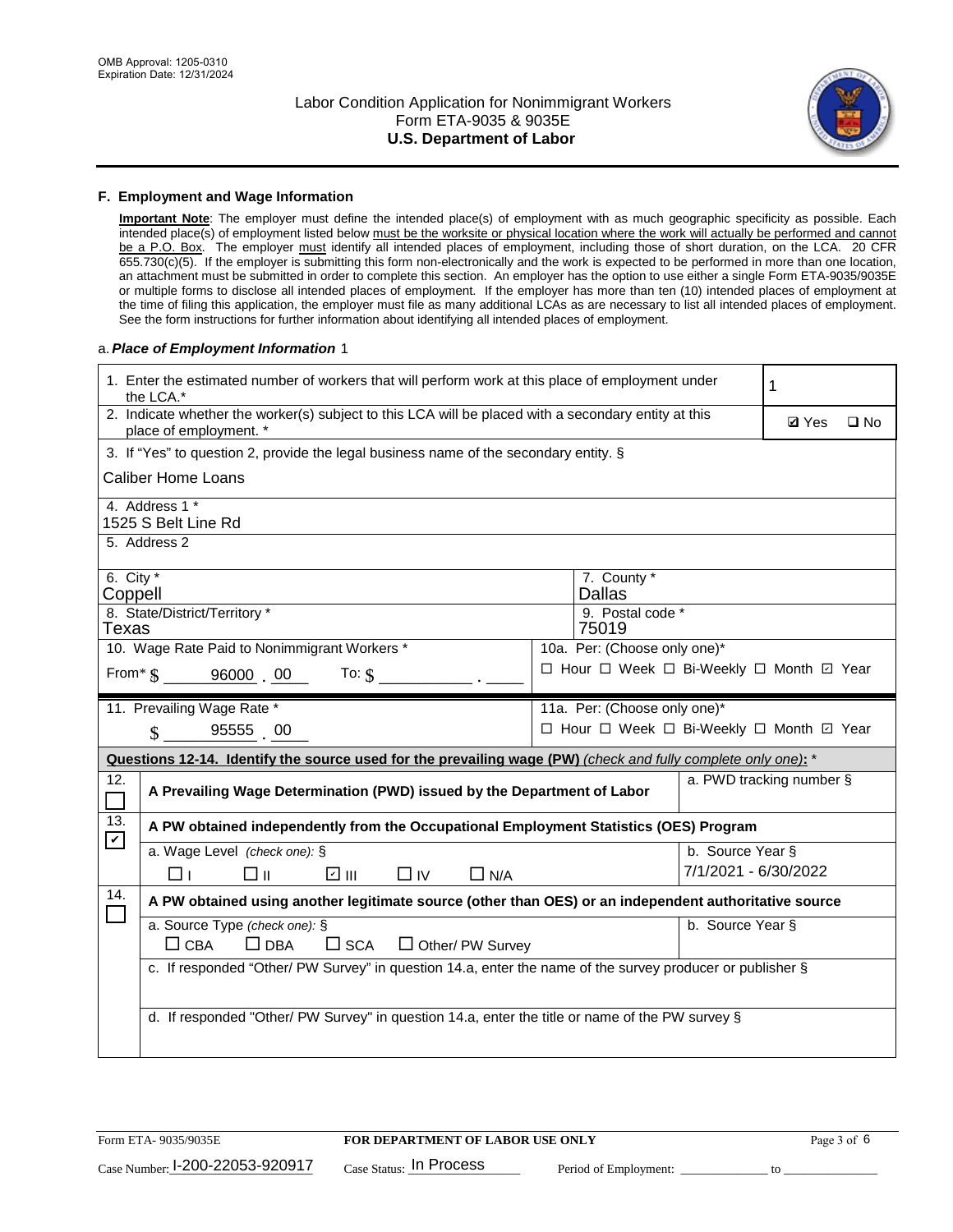

# **G. Employer Labor Condition Statements**

! *Important Note:* In order for your application to be processed, you MUST read Section G of the Form ETA-9035CP - General Instructions for the 9035 & 9035E under the heading "Employer Labor Condition Statements" and agree to all four (4) labor condition statements summarized below:

- (1) **Wages:** The employer shall pay nonimmigrant workers at least the prevailing wage or the employer's actual wage, whichever is higher, and pay for non-productive time. The employer shall offer nonimmigrant workers benefits and eligibility for benefits provided as compensation for services on the same basis as the employer offers to U.S. workers. The employer shall not make deductions to recoup a business expense(s) of the employer including attorney fees and other costs connected to the performance of H-1B, H-1B1, or E-3 program functions which are required to be performed by the employer. This includes expenses related to the preparation and filing of this LCA and related visa petition information. 20 CFR 655.731;
- (2) **Working Conditions:** The employer shall provide working conditions for nonimmigrants which will not adversely affect the working conditions of workers similarly employed. The employer's obligation regarding working conditions shall extend for the duration of the validity period of the certified LCA or the period during which the worker(s) working pursuant to this LCA is employed by the employer, whichever is longer. 20 CFR 655.732;
- (3) **Strike, Lockout, or Work Stoppage:** At the time of filing this LCA, the employer is not involved in a strike, lockout, or work stoppage in the course of a labor dispute in the occupational classification in the area(s) of intended employment. The employer will notify the Department of Labor within 3 days of the occurrence of a strike or lockout in the occupation, and in that event the LCA will not be used to support a petition filing with the U.S. Citizenship and Immigration Services (USCIS) until the DOL Employment and Training Administration (ETA) determines that the strike or lockout has ended. 20 CFR 655.733; and
- (4) **Notice:** Notice of the LCA filing was provided no more than 30 days before the filing of this LCA or will be provided on the day this LCA is filed to the bargaining representative in the occupation and area of intended employment, or if there is no bargaining representative, to workers in the occupation at the place(s) of employment either by electronic or physical posting. This notice was or will be posted for a total period of 10 days, except that if employees are provided individual direct notice by e-mail, notification need only be given once. A copy of the notice documentation will be maintained in the employer's public access file. A copy of this LCA will be provided to each nonimmigrant worker employed pursuant to the LCA. The employer shall, no later than the date the worker(s) report to work at the place(s) of employment, provide a signed copy of the certified LCA to the worker(s) working pursuant to this LCA. 20 CFR 655.734.

1. **I have read and agree to** Labor Condition Statements 1, 2, 3, and 4 above and as fully explained in Section G of the Form ETA-9035CP – General Instructions for the 9035 & 9035E and the Department's regulations at 20 CFR 655 Subpart H. \*

**Ø**Yes ロNo

### **H. Additional Employer Labor Condition Statements –H-1B Employers ONLY**

!**Important Note***:* In order for your H-1B application to be processed, you MUST read Section H – Subsection 1 of the Form ETA 9035CP – General Instructions for the 9035 & 9035E under the heading "Additional Employer Labor Condition Statements" and answer the questions below.

#### *a. Subsection 1*

| 1. At the time of filing this LCA, is the employer H-1B dependent? §                                                                                                                                                                                            | ⊡ Yes      | $\square$ No |              |  |
|-----------------------------------------------------------------------------------------------------------------------------------------------------------------------------------------------------------------------------------------------------------------|------------|--------------|--------------|--|
| 2. At the time of filing this LCA, is the employer a willful violator? $\S$                                                                                                                                                                                     |            | $\Box$ Yes   | ⊡ No         |  |
| 3. If "Yes" is marked in questions H.1 and/or H.2, you must answer "Yes" or "No" regarding<br>whether the employer will use this application ONLY to support H-1B petitions or extensions of<br>status for exempt H-1B nonimmigrant workers? §                  |            |              | $\Box$ No    |  |
| 4. If "Yes" is marked in question H.3, identify the statutory basis for the<br>■ \$60,000 or higher annual wage<br>exemption of the H-1B nonimmigrant workers associated with this<br>□ Master's Degree or higher in related specialty<br>$\Box$ Both<br>LCA. § |            |              |              |  |
| H-1B Dependent or Willful Violator Employers -Master's Degree or Higher Exemptions ONLY                                                                                                                                                                         |            |              |              |  |
| 5. Indicate whether a completed Appendix A is attached to this LCA covering any H-1B<br>nonimmigrant worker for whom the statutory exemption will be based <b>ONLY</b> on attainment of a<br>Master's Degree or higher in related specialty. §                  | $\Box$ Yes | ⊡ No         | <b>Q</b> N/A |  |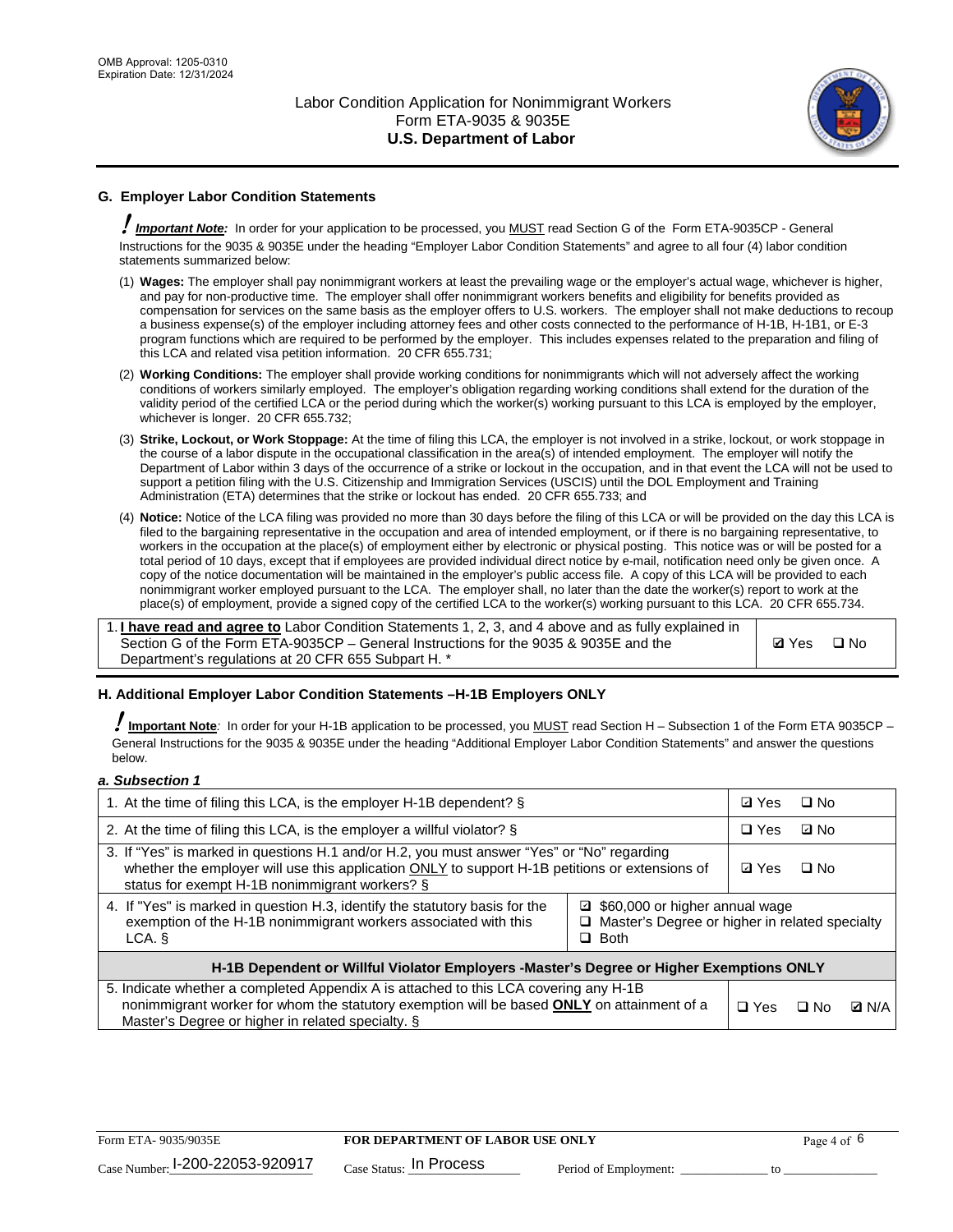

**If you marked "Yes" to questions H.a.1 (H-1B dependent) and/or H.a.2 (H-1B willful violator) and "No" to question H.a.3 (exempt H-1B nonimmigrant workers), you MUST read Section H – Subsection 2 of the Form ETA 9035CP – General Instructions for the 9035 & 9035E under the heading "Additional Employer Labor Condition Statements" and indicate your agreement to all three (3) additional statements summarized below.**

#### *b. Subsection 2*

- A. **Displacement:** An H-1B dependent or willful violator employer is prohibited from displacing a U.S. worker in its own workforce within the period beginning 90 days before and ending 90 days after the date of filing of the visa petition. 20 CFR 655.738(c);
- B. **Secondary Displacement:** An H-1B dependent or willful violator employer is prohibited from placing an H-1B nonimmigrant worker(s) with another/secondary employer where there are indicia of an employment relationship between the nonimmigrant worker(s) and that other/secondary employer (thus possibly affecting the jobs of U.S. workers employed by that other employer), unless and until the employer subject to this LCA makes the inquiries and/or receives the information set forth in 20 CFR 655.738(d)(5) concerning that other/secondary employer's displacement of similarly employed U.S. workers in its workforce within the period beginning 90 days before and ending 90 days after the date of such placement. 20 CFR 655.738(d). Even if the required inquiry of the secondary employer is made, the H-1B dependent or willful violator employer will be subject to a finding of a violation of the secondary displacement prohibition if the secondary employer, in fact, displaces any U.S. worker(s) during the applicable time period; and
- C. **Recruitment and Hiring:** Prior to filing this LCA or any petition or request for extension of status for nonimmigrant worker(s) supported by this LCA, the H-1B dependent or willful violator employer must take good faith steps to recruit U.S. workers for the job(s) using procedures that meet industry-wide standards and offer compensation that is at least as great as the required wage to be paid to the nonimmigrant worker(s) pursuant to 20 CFR 655.731(a). The employer must offer the job(s) to any U.S. worker who applies and is equally or better qualified for the job than the nonimmigrant worker. 20 CFR 655.739.

| 6. I have read and agree to Additional Employer Labor Condition Statements A, B, and C above and |       |           |
|--------------------------------------------------------------------------------------------------|-------|-----------|
| as fully explained in Section H – Subsections 1 and 2 of the Form ETA 9035CP – General           | □ Yes | $\Box$ No |
| Instructions for the 9035 & 9035E and the Department's regulations at 20 CFR 655 Subpart H. §    |       |           |

### **I. Public Disclosure Information**

! **Important Note***:* You must select one or both of the options listed in this Section.

|  | 1. Public disclosure information in the United States will be kept at: * |  |  |  |
|--|--------------------------------------------------------------------------|--|--|--|
|  |                                                                          |  |  |  |

**sqrt** Employer's principal place of business □ Place of employment

### **J. Notice of Obligations**

A. Upon receipt of the certified LCA, the employer must take the following actions:

- o Print and sign a hard copy of the LCA if filing electronically (20 CFR 655.730(c)(3));<br>
Maintain the original signed and certified LCA in the employer's files (20 CFR 655.7
- Maintain the original signed and certified LCA in the employer's files (20 CFR 655.705(c)(2); 20 CFR 655.730(c)(3); and 20 CFR 655.760); and
- o Make a copy of the LCA, as well as necessary supporting documentation required by the Department of Labor regulations, available for public examination in a public access file at the employer's principal place of business in the U.S. or at the place of employment within one working day after the date on which the LCA is filed with the Department of Labor (20 CFR 655.705(c)(2) and 20 CFR 655.760).
- B. The employer must develop sufficient documentation to meet its burden of proof with respect to the validity of the statements made in its LCA and the accuracy of information provided, in the event that such statement or information is challenged (20 CFR 655.705(c)(5) and 20 CFR 655.700(d)(4)(iv)).
- C. The employer must make this LCA, supporting documentation, and other records available to officials of the Department of Labor upon request during any investigation under the Immigration and Nationality Act (20 CFR 655.760 and 20 CFR Subpart I).

*I declare under penalty of perjury that I have read and reviewed this application and that to the best of my knowledge, the*  information contained therein is true and accurate. I understand that to knowingly furnish materially false information in the *preparation of this form and any supplement thereto or to aid, abet, or counsel another to do so is a federal offense punishable by fines, imprisonment, or both (18 U.S.C. 2, 1001,1546,1621).*

| 1. Last (family) name of hiring or designated official *   2. First (given) name of hiring or designated official *   3. Middle initial §<br>Vidyadharan | Saniav           |  |
|----------------------------------------------------------------------------------------------------------------------------------------------------------|------------------|--|
| 4. Hiring or designated official title *<br>Chief Legal Officer                                                                                          |                  |  |
| 5. Signature *                                                                                                                                           | 6. Date signed * |  |

| Form ETA-9035/9035E             | <b>FOR DEPARTMENT OF LABOR USE ONLY</b> |                       |  |
|---------------------------------|-----------------------------------------|-----------------------|--|
| Case Number: 1-200-22053-920917 | $_{\text{Case Status:}}$ In Process     | Period of Employment: |  |